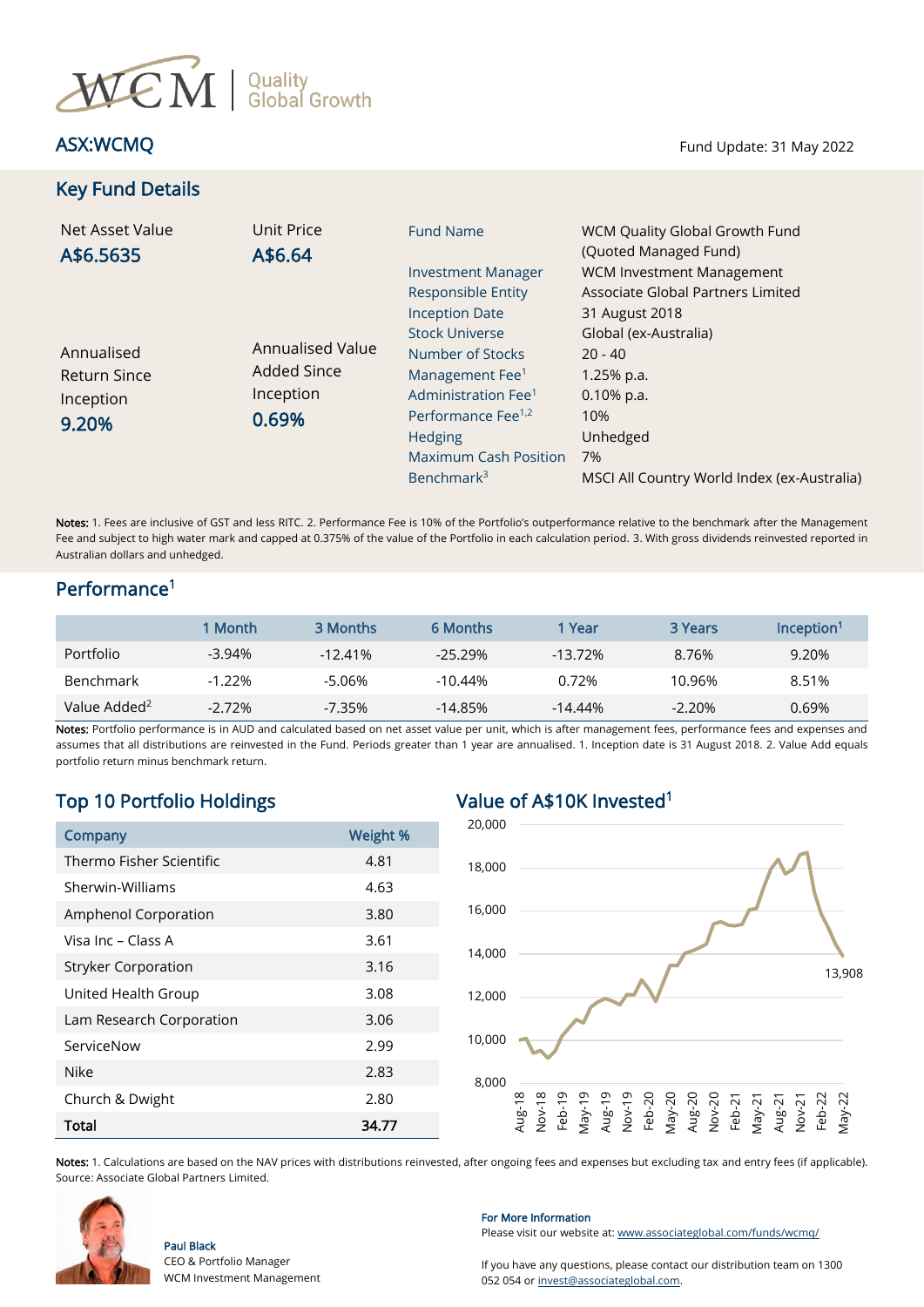

### ASX:WCMQ Fund Update: 31 May 2022



## Portfolio Update

The portfolio delivered a return of -3.94% during the month, compared with the MSCI All Country World Index (ex-Australia) (the Benchmark) return of -1.22%. The portfolio has delivered returns in excess of the Benchmark since inception.

A powerful rally at the end of May offset some steep losses early in the month, leaving global equity markets relatively unchanged in local currency terms. The market weakness in the early part of the month was driven by continued concerns over rising interest rates, the war in Ukraine, lockdowns in China, and some high-profile earnings disappointments in the Technology and Retail sectors. This left many equity market indices flirting with bear market status (i.e., a decline of more than 20% from the previous peak) by mid-month. The subsequent rebound in markets followed the release of US consumer price inflation data which, while still close to 40-year highs, was lower than the previous month. The release of the minutes of the most recent Federal Open Market Committee meeting also helped, as they gave reason for optimism that the Federal Reserve is unlikely to adopt an even more aggressive monetary tightening program.

At a regional level, emerging markets marginally outperformed developed markets; the former boosted by a rebound in Chinese equities on signs that COVID-19 lockdowns were nearing an end. The Consumer sector struggled following the aforementioned disappointing earnings announcements. From a style perspective, it was another month in which value outperformed growth. The Australian dollar was firmer over the course of the month, dampening returns for unhedged portfolios.

Portfolio performance attribution for the month showed the largest positive contributors, from a sector allocation perspective, came from the zero weighting in Real Estate, followed by the overweighting to Health Care. In contrast, the absence of any exposure to Energy and Utilities detracted from relative performance, as did the underweight position in Financials. In terms of stock selection, the biggest drag on performance came from the Information Technology, Industrials and Consumer Staples parts of the portfolio. The portfolio's Financial sector exposure delivered the strongest performance from a stock selection perspective.

No exposure to the Energy sector in the portfolio has been a material headwind to relative performance throughout the year to date. It is fair therefore to ask 1) why is there no exposure? and 2) is this likely to change? The WCM investment team does not lay claim to having any competitive advantage in forecasting the spot price of oil, and as such does not see the Energy sector as a source of consistent long-term outperformance. WCM's circle of competence is in identifying changes in competitive advantages (moat trajectory), culture and other qualitative factors. So, while the Quality Global Growth Strategy has previously had exposure to some of the 'pick and shovel' plays in the Energy sector, it is unlikely to have any material exposure to the more traditional Energy stocks in the near future.